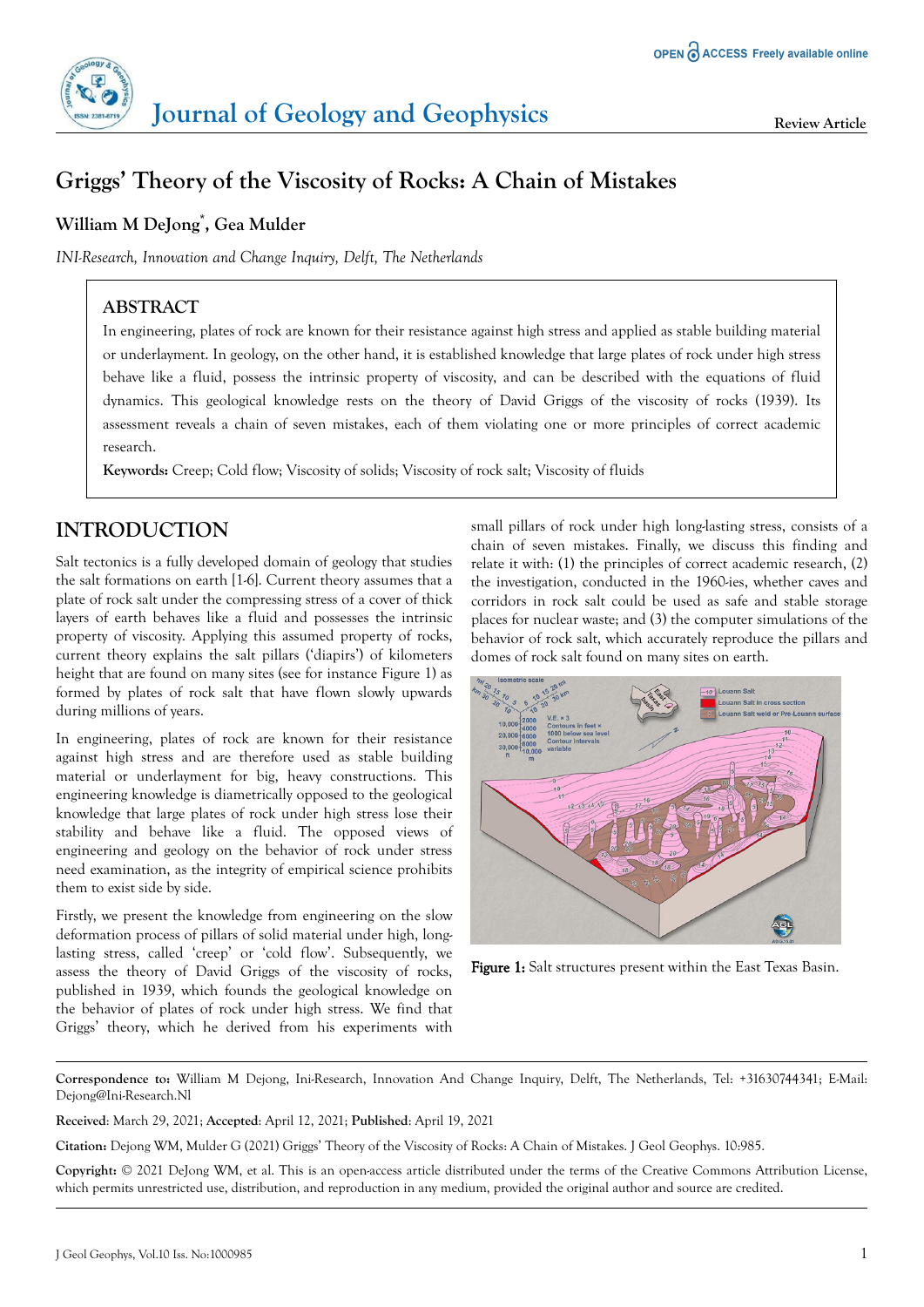## **MATERIALS AND METHODS**

#### Cold flow of a pillar of rock

An important phenomenon in engineering is that a pillar of solid material that is put under the stress of a load initially may seem firm enough to carry that load, but nevertheless collapses after days, months or years. The reason for this is that under high long-lasting stress, a pillar may gradually lose its microstructure and subsequently slowly deforms and finally collapses. This deformation process typically shows three stages [7,8].

In stage 1, the deformation of the pillar is reversible. If the load is removed from the pillar, it retains its original form. In this stage, the pillar is subject to an equilibrating system of forces and is in a state of slight internal relative motion. If the high stress continues, the pillar enters stage 2 of irreversible continuing, linear increasing deformation and is no longer subject to an equilibrating system of forces and enters a state of great internal relative motion. The continuing, linear increasing deformation of the pillar in stage 2 is called 'creep' or 'cold flow'. Finally, the pillar enters stage 3 of complete disintegration; it loses its cohesion and starts to fall apart in pieces (Figure 2).



Figure 2: Deformation of a pillar of rock under a compressing stress.

By trial and error, engineers have learned to prevent creep by making pillars thick enough for the load to be carried, as demonstrated by the pillars of the temple of Apollo on the Acropolis in Greece and the pillars in the Saint Peters church in Rome. In engineering, the possibility of creep of pillars must always be taken into consideration, and be prohibited by choosing materials and dimensions that are fit for the stresses encountered, for instance on a dam in a river [9].

#### **Assessment of Griggs' theory of the viscosity of rocks**

Current theory of the viscosity of rocks rest on the founding paper 'Creep of rocks' of David Griggs [10]. In this paper, Griggs reports the results of his experiments with small pillars of rock (for instance lime stone, marble and rock salt) under high longlasting stress. Based on his observations of the phenomenon of creep or cold flow of pillars of rock, Griggs assumes that rock under high stress behaves like a fluid and possesses the intrinsic property of viscosity. In addition, Griggs derives a formula from the Mathematical Theory of Elasticity (MTE) to calculate the assumed viscosity of a plate of rock from measuring the deformation speed of a small pillar of rock under high longlasting stress. We assess Griggs' theory below in more detail and find it to be a chain of 7 mistakes.

#### **Mistake 1**

The assumption without argumentation that a deforming standalone pillar of rock under high stress possesses the intrinsic property of viscosity, which is equivalent to the viscosity of a fluid:

Following the terminology of Michelson [11] when describing the behavior of the surface of the earth and its interior, Griggs [10: p228] denotes stage 1 of the creep process of a pillar of rock under high long-lasting stress as 'elastic flow' and stage 2 as 'pseudo viscous flow'. After this labeling, Griggs [10: p229] assumes that in stage 2 rock possesses the intrinsic property of viscosity, which he denotes as 'the equivalent viscosity of rock'.For this assumption he provides no arguments. His assumption seems merely based on the presence of the word 'flow' in the name 'cold flow', respectively 'pseudo viscous flow' for stage 2 of the deformation process of a stand-alone pillar of rock under high long-lasting stress.

#### **Mistake 2**

The assumption that the mechanical behavior of a stand-alone pillar of rock is identical to the mechanical behavior of a plate of rock:

In addition to mistake 1, Griggs assumes implicitly that the mechanical properties of a stand-alone small pillar of rock are identical to the mechanical properties of a plate of rock. If a stand-alone pillar enters stage 2 of cold flow under a compressive stress P, according to Griggs, also a plate of rock will enter stage 2 of cold flow under the same compressive stress. The mechanical behavior of a stand-alone small pillar of rock under high long-lasting stress, however, differs fundamentally from the mechanical behavior of an identical small pillar that is part of a plate of rock under the same compressive stress, because the surrounding material prevents its lateral deformation. As a consequence, the surrounded pillar will not enter stage 2 of cold flow under the pressure that makes a standalone pillar enter stage 2. (Figure 3). The mechanical behavior of a stand-alone pillar of rock under high long-lasting stress thus is not a valid model for the mechanical behavior of a plate of rock under the same high long-lasting stress.



Figure 3: The mechanical behavior of a stand-alone small cylinder of rock under compressing stress P, compared with its mechanical behavior when embedded in a plate of rock under the same stress.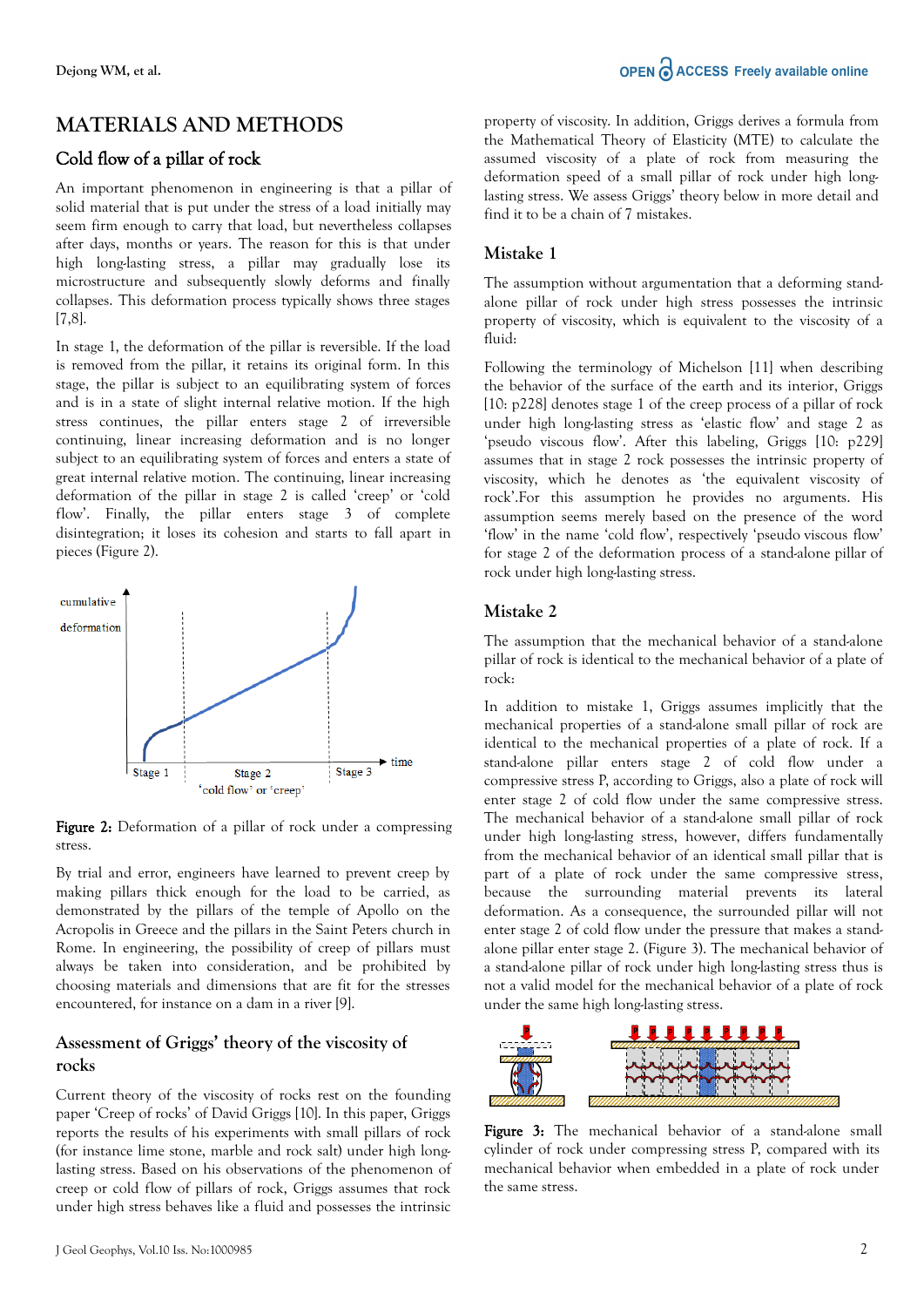## **Mistake 3**

The application of the equations of the Mathematical Theory of Elasticity (MTE) under conditions for which the equations do not hold:

Subsequently, Griggs claims that the 'equivalent viscosity of a rock' can be calculated from the equations of the Mathematical Theory of Elasticity (MTE), by measuring the speed of cold flow of a small stand-alone pillar of rock. The equations of the MTE, however, describe the state of strain (=fractional deformation) within a solid body "… that is subject to the action of an equilibrating system of forces or is in a state of slight internal relative motion" [12]. The equations of the MTE thus apply to stage 1 of the deformation of a small pillar under stress, but do not apply to stage 2 of irreversible continuing deformation of a pillar of rock under stress in 'cold flow'. Griggs' application of the MTE to stage 2 thus is mistaken.

### **Mistake 4**

The calculation of a number from the mistaken application of the MTE and calling that number the 'equivalent viscosity of a rock, which Griggs labels with the letter η:

Although the MTE is not applicable to stage 2 and any result following from the application of the MTE is mistaken, Griggs derives a formula from the MTE to calculate a number that he calls the 'equivalent viscosity of a rock', which he labels with the letter η. By this, he gives his not argumented assumption that rock under pressure behaves like a fluid (see mistake 1) the outlook of the well-established theory of fluid dynamics, where η denotes the intrinsic property of viscosity of a fluid. To prevent confusion, we will denote the 'equivalent viscosity of a rock according to Griggs' not as η but as ηG .

## **Mistake 5**

The assumption without argumentation that  $nG=tu$ :

Griggs assumes [10: p230]:  $\eta$ G=t $\mu$  (t=time and  $\mu$  =the rigidity of the solid the pillar is made of). For this assumption, Griggs provides no arguments. In addition, his assumption means that the 'viscosity of a rock according to Griggs' is time dependent, and thus is not an intrinsic property of a rock. The assumption therefore is invalid.

## **Mistake 6**

Inserting the invalid equation  $\eta G = t\mu$  in the non-applicable equations of the MTE, to derive a formula for calculating the 'viscosity of a rock according to Griggs':

Griggs [10: p230] applies the equations of the MTE and Jeffreys' term for elastic

viscous flow (which are not applicable to stage 2 of the creep process) and derives that:

 $dS/dt = P/3\mu t$  (1).

Where:

 $S = \varepsilon$ =CD/L is the fractional cumulative deformation of the pillar, or strain; CD is the cumulative deformation of the pillar and L is the length of the pillar.

P is the compressing stress on the pillar.

μ is the coefficient of rigidity of the solid the pillar is made of.

ηG is the viscosity according to Griggs of the solid the pillar is made of.

Subsequently Griggs [10: p230] applies his invalid assumption (mistake 5):

 $\eta$ G= $\mu$ t (2)

From (1) and (2) follows:

 $\eta G = P/(3 \text{ dS}/\text{d}t)$  (3)

By formula (3), the viscosity of a rock according to Griggs (ηG ) can be calculated easily form the measured speed of deformation of a standalone pillar under high long-lasting stress. As S is a dimensionless number, the dimensions of the viscosity of a solid according to Griggs (ηG) are [Pa.s], which is identical to the dimensions of the viscosity of a fluid (η). This, however, is the only resemblance between the viscosity of a solid according to Griggs and the viscosity of a fluid, which is defined by moving a plate over the surface of a fluid and relating the shear stress  $\tau$ that the plate encounters, with the gradient of speed within the fluid between the stationary bottom plate and the moving plate at the surface: τ=η ∂u/∂y (Figure 4). The higher the viscosity, the more shear stress is encountered when moving the plate over the fluid [13].



Figure 4: The change of the velocity of a fluid between a moving and a stationary boundary plate.

#### **Mistake 7**

The assumption that ηG is comparable with η and can be substituted into the equations of fluid dynamics:

As ηG has the same dimensions as the viscosity of a fluid [Pa.s], it can be substituted in the equations of fluid dynamics. This suggests that these equations, which describe the dynamic behavior of a fluid, also hold for plates of rock under the pressure of the overburden of layers of earth that cover them, and that the knowledge on the dynamic behavior of fluids holds as well for plates of rock under the pressure of an overburden. These suggestions are false. Only because of the chain of the mistakes 1 – 6, nG has identical dimensions as n and can be substituted in the equations of fluid dynamics.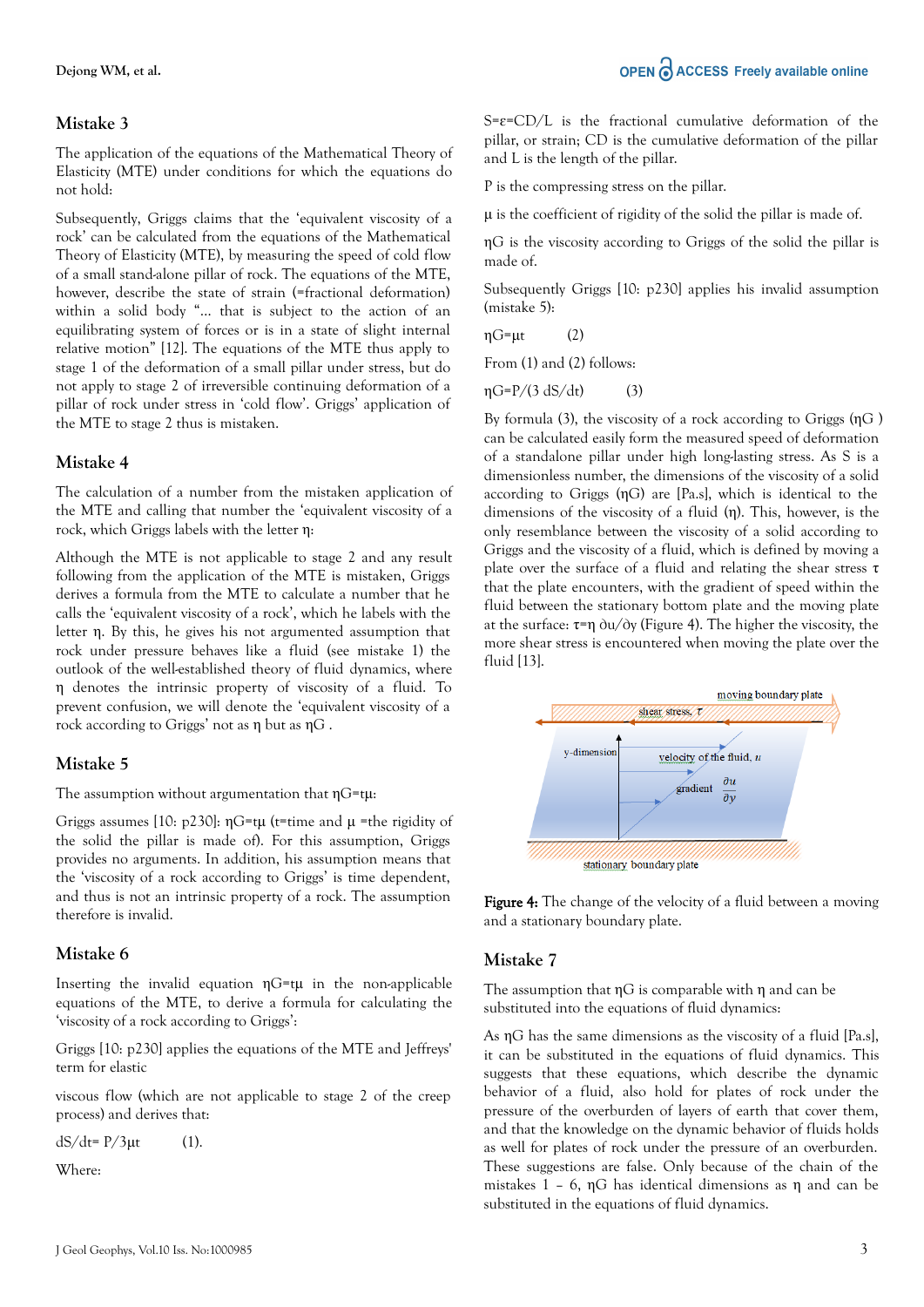#### **Refinement and extension of Griggs' experiments**

Griggs' cold-flow experiments with small stand-alone pillars of rock have been repeated by other researchers, under varying conditions of temperature, surrounding pressure and speed of strain. In addition, deformation tests have been conducted with presses that produce a constant strain rate, and measuring the resulting stress on the cylinder for varying strain rates and temperatures [14,15]. The cold flow of a pillar of rock salt appears dependent of the compressing stress, the temperature and humidity present. Advanced research has revealed a broad spectrum of deformation and recrystallisation sub processes: grain boundary migration and sliding, grain rotation, inter granular slip, inter- and intragranular microcracking, grain boundary dissolution-precipitation and dynamic recrystallisation [16,17]. These subprocesses appear to be dependent of the chemical composition of the rock salt, the grain sizes present, the presence of intergranular water, and the magnitude of the stress imposed.

## **DISCUSSION**

#### **Violation of the principles of correct academic research**

Griggs theory that a plate of rock salt under the compressing stress of a cover of thick layers of earth, behaves like a fluid and possesses the intrinsic property of viscosity, is based on a chain of mistakes: making not argumented assumptions, applying mathematical equations under conditions for which they do not apply, using a stand-alone pillar under a compressing stress P as a model for a plate under the same compressing stress, postulation of a time dependent intrinsic property, using the well-established label η for the viscosity of fluids to denote an assumed property of rocks. These mistakes are not minor, but each violates one or more principles of correct academic research: carefulness, reliability, honesty, impartiality, responsibility and respect [18].

#### **Caves and corridors in rock salt as safe and stable storage places for nuclear waste**

In the 1960-ies, subterranean salt deposits were identified as a promising geologic environment for the disposal of large quantities of heat generating, high-level radioactive waste. Scale model specimens of mine pillars were tested to evaluate the deformation of rock salt under conditions approximating those expected to occur for high-level waste disposal operations in underground excavations.

Lomineck and Bradshaw [19] investigated in 1969 the mechanical behavior of caves and pillars under the stress of the overburden of layers of earth using a model (Figure 5) of a cave and a pillar between its floor and roof Lateral displacement in roof and floor of the model was prevented by a confining metal ring.



Figure 5: Pillar model, cross; derived from Lomineck and Bradshaw.

The experiments, including model tests for more than 600 hours, showed initially a stage of high deformation, followed by a stage of continuing decrease of deformation. An empirically derived equation was fitted to the test data to be used for estimating cavity closure at temperatures up to 200° at superincumbent loads as high as 10,000 psi.

 $\varepsilon$ =1.30 × 10<sup>-37</sup> T<sup>9.5</sup>  $\sigma$ <sup>3.0</sup> t<sup>0.30</sup>

 $\dot{\epsilon}$ 0.39 × 10<sup>-37</sup> T<sup>9.5</sup> σ<sup>3.0</sup> t <sup>- 0.70</sup>

**Where** 

 $\epsilon$ =strain or vertical fractional shortening of pillars (in. /in.) after 2 min of test time (in./in.)

 $\dot{\epsilon}$ strain rate (in. /in. /hr.),

T=absolute temperature (°K)

σ=average pillar stress (psi), and

t=time (hr.).

The model tests and the empirically derived equation for calculation of the strain and strain rate, show a continuing decrease of the strain and strain rate of rock salt and thus a continuing increase of the viscosity of rock salt according to Griggs. These results were confirmed by measurements in mine openings that are up to 12 years old. Lomineck and Bradshaw therefore conclude that subterranean salt deposits are a stable geologic environment for the disposal of large quantities of heat generating, high-level radioactive waste. Their research confirms the well-established engineering knowledge that rock, and in particular rock salt, is a stable material.

### Computerized simulations of the mechanical behavior of rock salt:

Based on Griggs' theory of the viscosity of rocks-which is a chain of mistakes-the equations of fluid dynamics are used to conduct computer simulations of the behavior of hundreds of square kilometers of rock salt under stress, using an extremely high number for the so-called viscosity of a plate of rock salt [20,21].These computer simulations closely reproduce the typical pillar and mushroom structures of the salt formations found on earth. As a plate of rock salt is a stable material under the compressing stress of an overburden of layers of earth, the computer simulations suggest that these salt structures have not been produced by cold flow of rock salt but by hot flow of salt lava, which is the state of matter of salt above 600°C. Salt lava